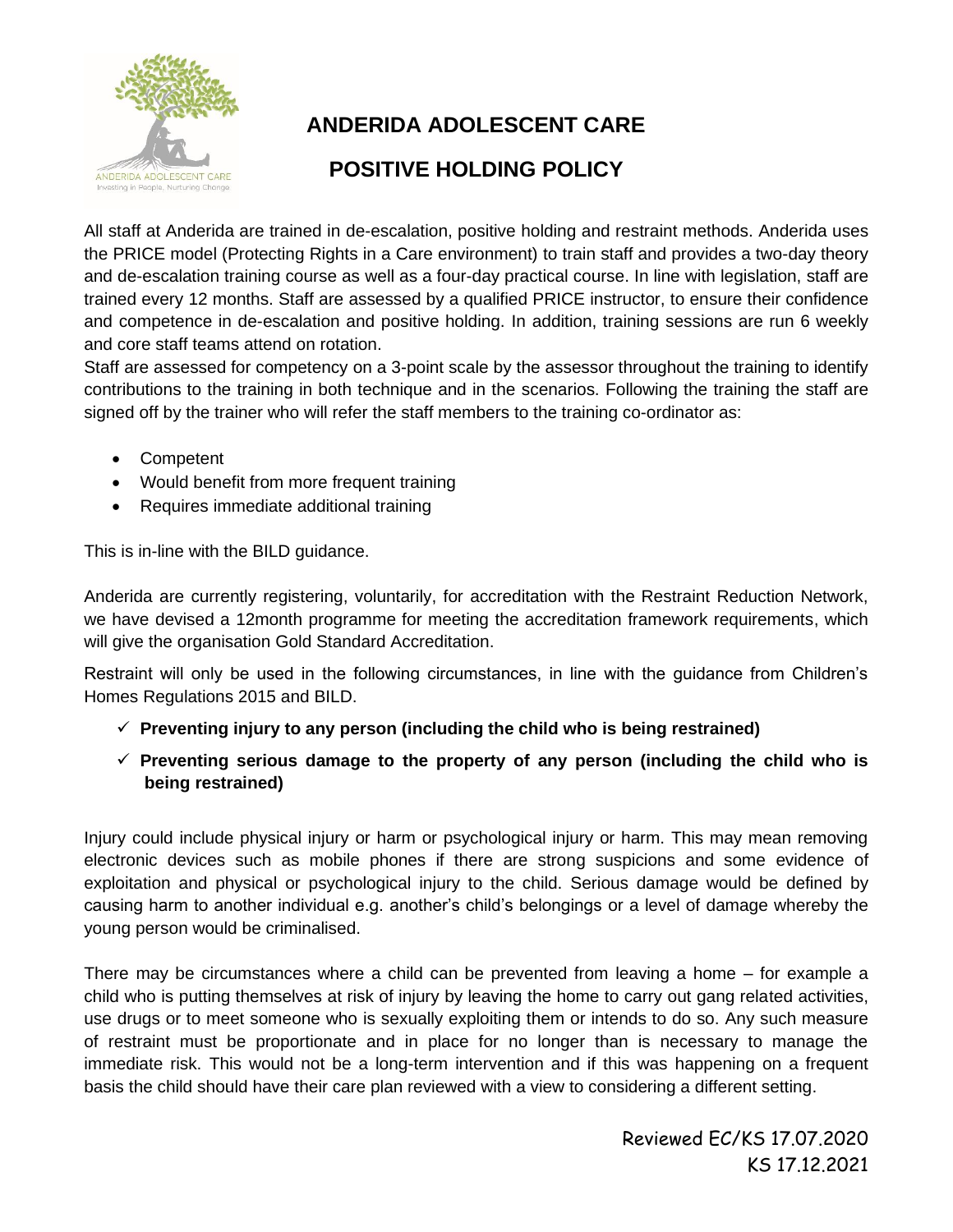#### **UNDERPINNING PRINCIPLES**

- 1. **PHYSICAL INTERVENTION MUST BE A LAST RESORT** and should be used as part of a wider strategy for managing challenging and violent behaviour.
- 2. Prior to physical restraint mentors should consider the risk of physically intervening and the risk of not intervening.
- 3. Mentors should be familiar with the child's risk assessment.
- 4. Mentors should have read their positive holding plan and be aware the child's previously sought views on strategies that they considered might deescalate or calm a situation.
- 5. Mentors should consider the relevance of any disability, health problem or medication to the behaviour in question and the action that might be taken as a result.
- 6. All other methods must have been exhausted. Physical restraint used for the wrong reason could be seen as personal assault or, at the very least, would be against any care policy and practice.
- 7. Physical intervention upholds the client's rights and dignity.
- 8. Physical intervention acknowledges the responsibilities inherent within a duty of care.
- 9. Physical intervention avoids the use of pain and of holds against joints.
- 10. A level of response within a physical intervention must be a minimal use of force and the least intrusive intervention for the shortest possible time.
- 11. There must be no sexual connotation within the technique.
- 12. No harmful techniques either physically or psychologically.
- 13. Techniques are to be phased up if necessary, phased down as soon as is safe to do so and held for the minimum duration.
- 14. Physical intervention should avoid the use of restraint upon the ground wherever possible.
- 15. Mentors safety awareness and communication are key to positive effective physical intervention.
- 16. Individual and team approaches to manage difficult behaviour should be employed at all times.

#### **A restraint should be clearly logged on the following documents:**

### **Restraint form**

**& checklist:** Held on the young person's file, copied to the social worker and significant others and our PRICE instructor. This form gives the young person the opportunity to add any comments they wish to make and is filled in as part of the debrief session. Any child who has been restrained should be given the opportunity express their feelings about their experience of the restraint as soon as is practicable, ideally within 24 hours of the restraint incident, taking the age of the

> Reviewed EC/KS 17.07.2020 KS 17.12.2021